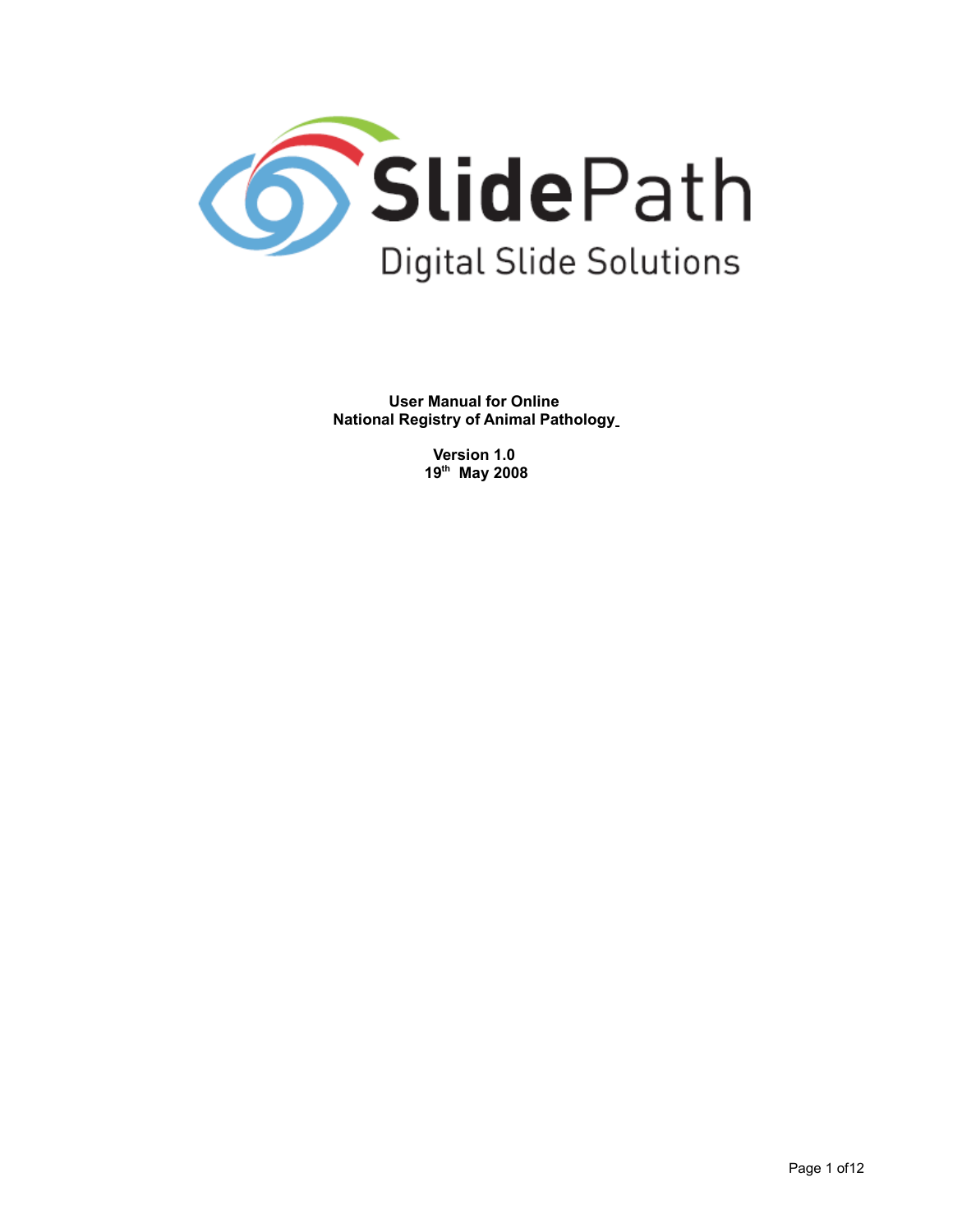# **Table of Contents**

|                                                                                                                                                                                                                                 | Page |
|---------------------------------------------------------------------------------------------------------------------------------------------------------------------------------------------------------------------------------|------|
| <b>Section 1</b> : Logging in and selecting the database                                                                                                                                                                        | 3    |
| <b>Section 2: Browsing cases</b><br>2.1.1 : Home - Top Level Data Group View<br>2.1.2 : Subgroup Data                                                                                                                           | 3    |
| <b>Section 3: Viewing a Slide</b><br>3.1.1 : Examining a Slide<br>3.1.2 : Measurement Tool<br>3.1.3 : Snapshots<br>3.1.4 : Slide Joystick<br>3.1.5 : Information Window<br>3.1.6 : Colour Control<br>3.1.7 : Annotating a slide |      |
| <b>Section 4: Performing a Search</b><br>4.1.1 : Saved Searches<br>4.1.2 : Apply Search Constraints<br>4.1.3 : Select Output Data<br>4.1.4 : Search Results Page,                                                               | 11   |

4.1.5 : Save a Search,

4.1.6 : Output to CSV File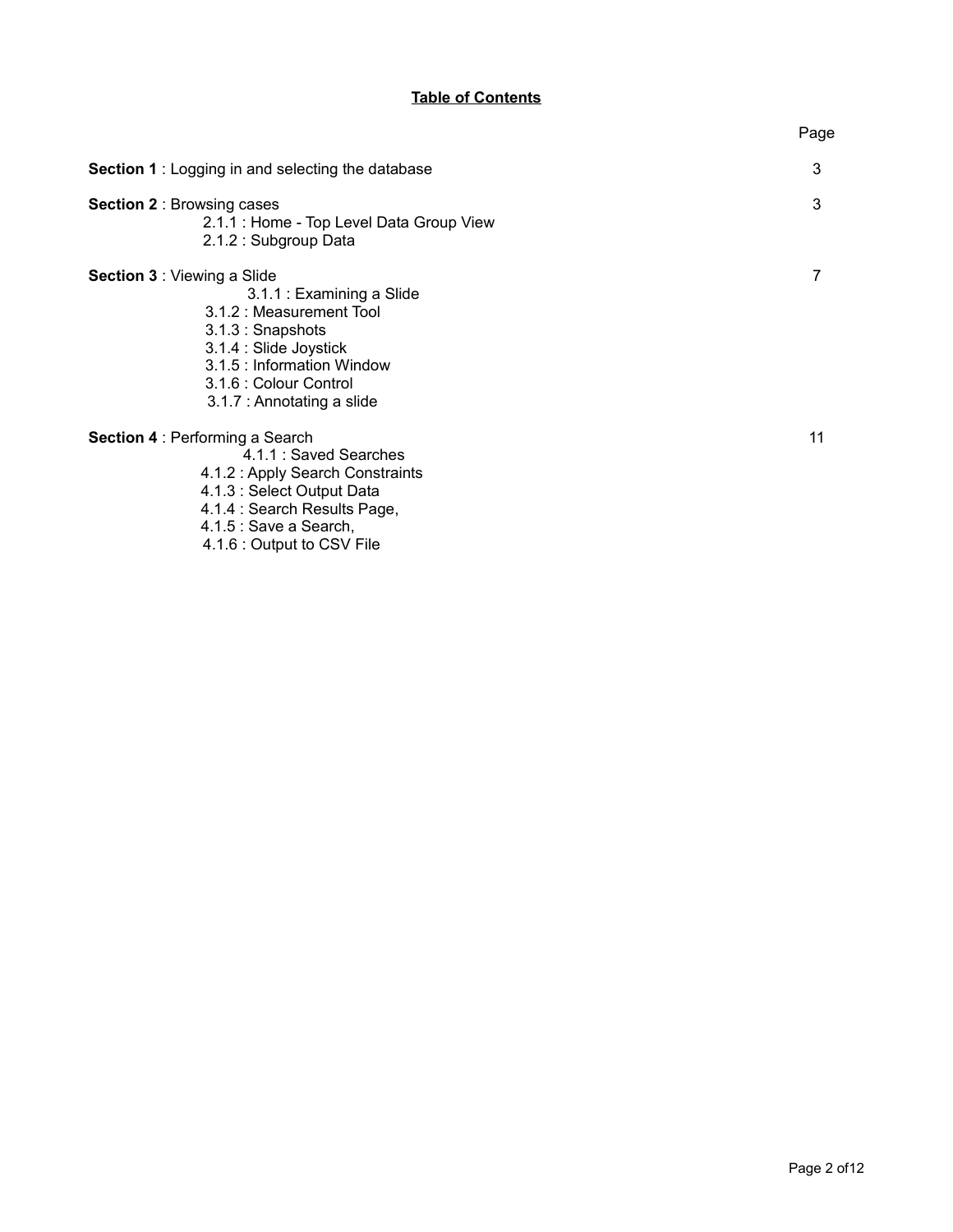### **1. Logging in and accessing the database**

To login to the database, go to<http://animalhealth1.telligence.net.au/distiller/login.php>. Enter your username and password in the fields provided and click the SUBMIT button.



Once you have logged in your default view is 'My Databases'. Here you can see the databases you have access to. You can enter the database of interest by clicking on the field under Data Groups.

|                     | Contact<br>Logout<br>Help                          | <b>Change My Details</b> | What's new           |                              |
|---------------------|----------------------------------------------------|--------------------------|----------------------|------------------------------|
| $\blacksquare$<br>æ | <b>Distiller Version 1.1</b>                       |                          |                      | <b>Welcome Sean Costello</b> |
|                     | <b>Browse</b>                                      |                          |                      |                              |
| Home                |                                                    |                          |                      |                              |
|                     |                                                    |                          |                      |                              |
|                     |                                                    | <b>MY DATABASES</b>      |                      |                              |
|                     | <b>Database Name</b>                               | Owner                    | <b>Data Groups</b>   |                              |
|                     | Animal Health Australia                            | Irena Babina             | <b>Animal Record</b> |                              |
|                     | Description: National Registry of Animal Pathology |                          |                      |                              |
|                     |                                                    |                          |                      |                              |
|                     |                                                    |                          |                      |                              |
|                     |                                                    |                          |                      |                              |
|                     |                                                    |                          |                      |                              |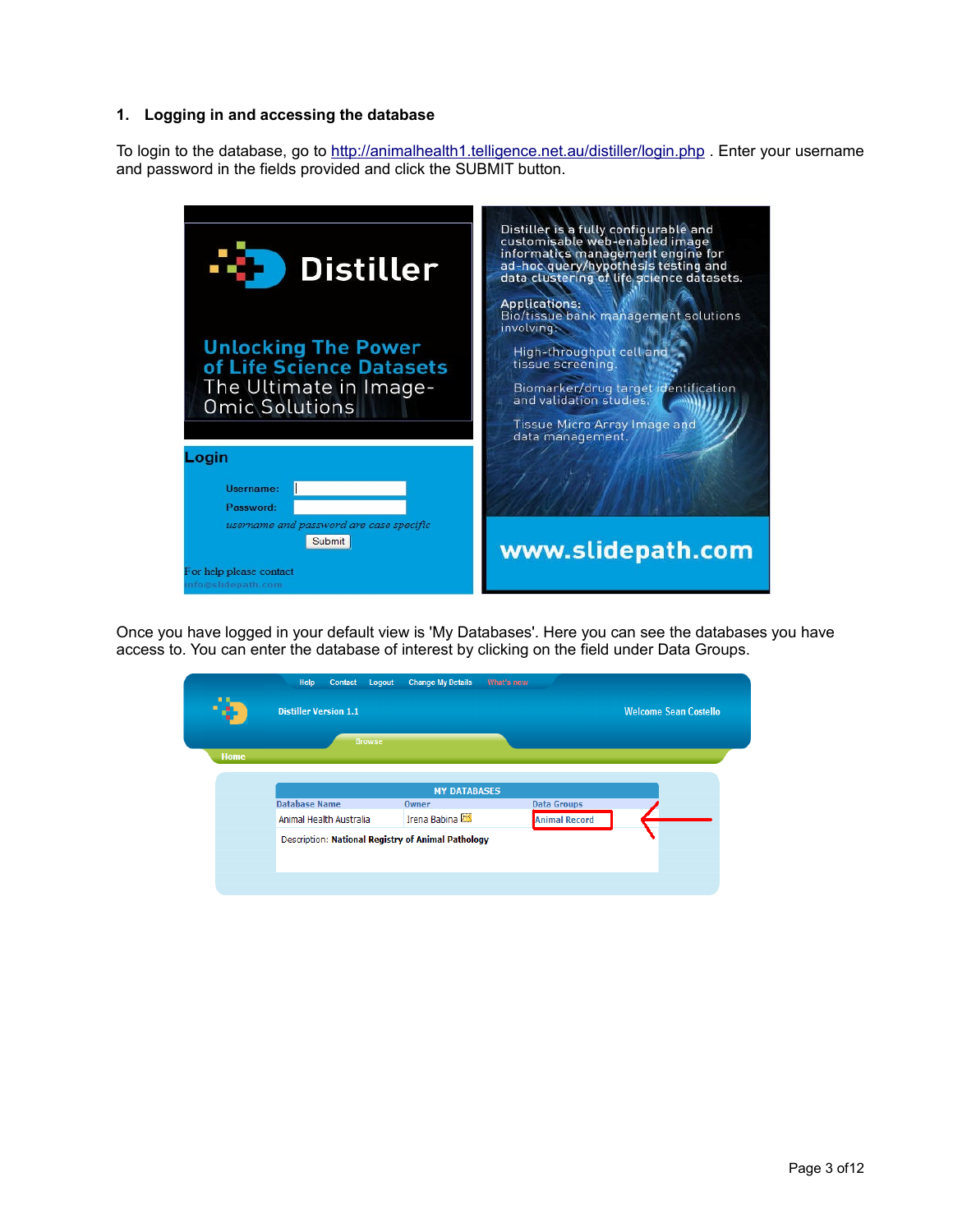### **2. Browsing Cases**

## 2.1.1 **Home - Top Level Data Group View**

When you click onto your database the top level group is shown. 10 cases are shown at a time as a default but this can be increased by selecting the 'Records per page' tool and choosing the number of cases you want to see from the drop down menu.

You can navigate through the records using the 'next' and 'back' buttons and also by using << (go to start) and >> (skip to end) buttons.

|                        |  |             |                                                 | Help<br>Contact | Logout               |                |                                     |                              |                                           |  |  |
|------------------------|--|-------------|-------------------------------------------------|-----------------|----------------------|----------------|-------------------------------------|------------------------------|-------------------------------------------|--|--|
|                        |  |             | <b>Distiller Version 1.1</b>                    |                 |                      |                |                                     | <b>Welcome Sean Costello</b> |                                           |  |  |
|                        |  |             | <b>Browse</b><br>Home » Animal Health Australia |                 |                      | Search         |                                     |                              |                                           |  |  |
|                        |  |             | Animal Record (811 records, page 68 of 82)      |                 |                      |                | <b>Refine</b><br><b>Change View</b> | المعادي<br><u>and</u>        | Change View                               |  |  |
|                        |  |             | <b>Case reference</b>                           |                 | Age                  | <b>Species</b> | <b>Breed</b>                        | <b>Sex</b>                   |                                           |  |  |
| Select a case to view  |  | È           | NRDAP D0081                                     |                 | 4 yo                 | Goat           |                                     | F                            |                                           |  |  |
| additional information |  |             |                                                 |                 | AAHL 090             |                |                                     | Goat                         |                                           |  |  |
|                        |  | È           | NRDAP D0122                                     |                 | Adult                | Goat           |                                     |                              |                                           |  |  |
|                        |  | 寙           | NRDAP D0010                                     |                 | Foetus               | Goat           |                                     |                              |                                           |  |  |
|                        |  | <b>The </b> | NRDAP D0129                                     |                 | Foetus               | Goat           |                                     |                              |                                           |  |  |
|                        |  | 灩           | NRDAP D0030                                     |                 |                      | Goat           |                                     |                              |                                           |  |  |
|                        |  | 寙           | NRDAP D0054                                     |                 | 5 mo                 | Goat           | Angora                              | М                            |                                           |  |  |
|                        |  | È           | NRDAP D0090                                     |                 | Kid                  | Goat           |                                     |                              |                                           |  |  |
|                        |  | <b>in</b>   | NRDAP D0077                                     |                 | Adult                | Goat           | Saanen                              | М                            |                                           |  |  |
|                        |  | <b>B</b>    | NRDAP D0136                                     |                 | Adult                | Goat           | Cashmere                            | F                            |                                           |  |  |
|                        |  |             | <-Back<br>$\prec$                               |                 | Records per page: 10 |                | next                                | $\geq$                       | Change the number<br>or records displayed |  |  |

You can change the default view by selecting the 'Change View' button. This displays the information that can be changed. Each attribute can be selected or unselected depending on what view you require.

|                                                 | Help                         | Logout<br>Contact            |                         |   |                              |
|-------------------------------------------------|------------------------------|------------------------------|-------------------------|---|------------------------------|
|                                                 | <b>Distiller Version 1.1</b> |                              |                         |   | <b>Welcome Sean Costello</b> |
|                                                 | <b>Browse</b>                | <b>Search</b>                |                         |   |                              |
| Home (Animal Health Australia) >> Animal Record |                              |                              |                         |   |                              |
|                                                 |                              | <b>Information Available</b> |                         | П | Attributes can be            |
|                                                 |                              |                              | <b>Show as Column</b>   |   | checked if they are          |
| Case reference                                  |                              |                              | ⊻                       |   | required to be               |
| Age                                             |                              |                              | ✔                       |   | visible                      |
| Species                                         |                              |                              | ⊻                       |   |                              |
| <b>Breed</b>                                    |                              |                              | ▽                       |   |                              |
| Sex                                             |                              |                              | $\overline{\mathsf{v}}$ |   |                              |
|                                                 |                              | <b>Submit</b>                |                         |   |                              |
|                                                 |                              |                              |                         |   |                              |

Select the 'Submit' button and you are returned back to the home view, but with it changed to suit your requirements.

To view further information (sub-group data) about the case click the folder icon associated with that case.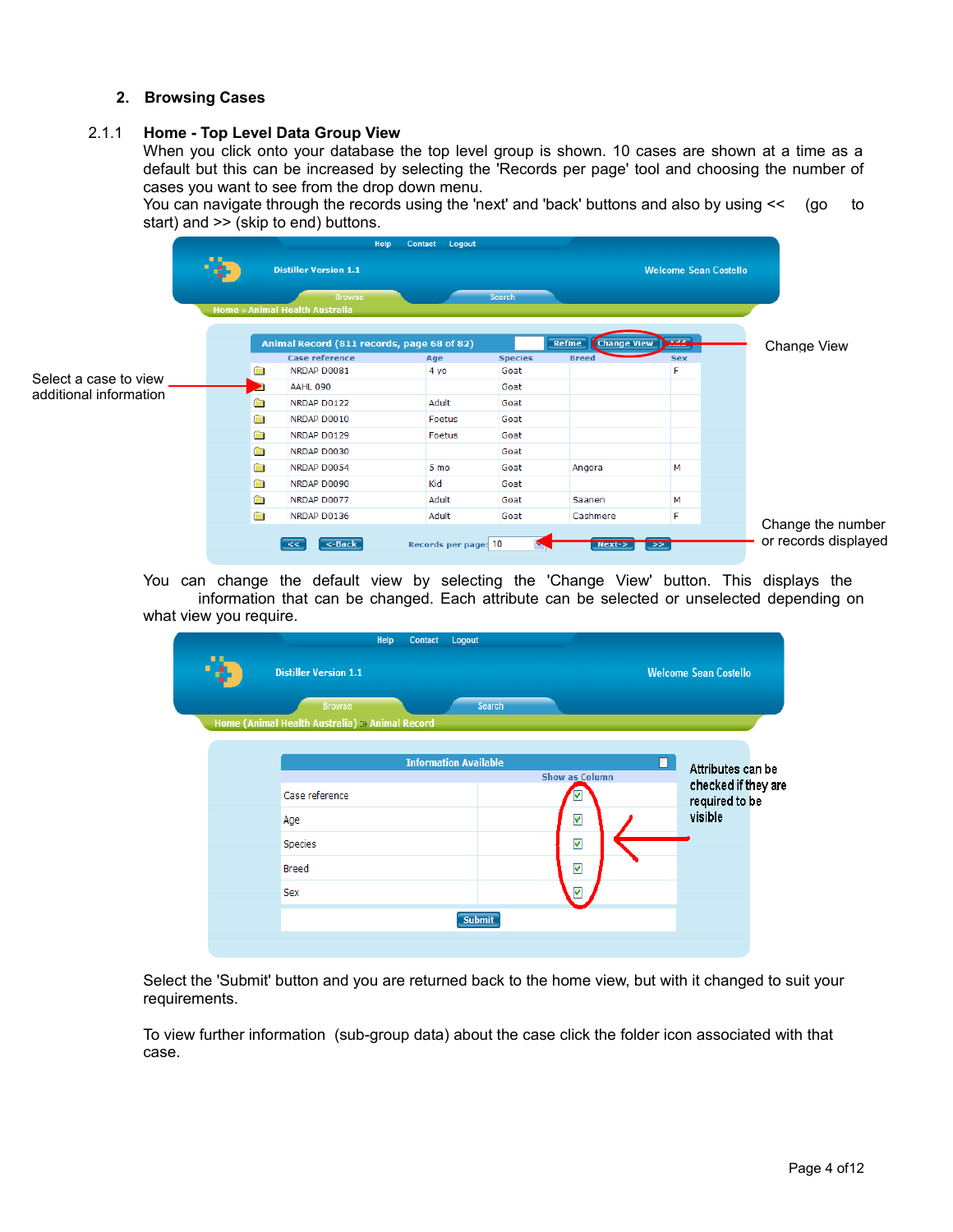### 2.1.2 **Sub-group data**

When a case folder icon is clicked the top level group information and the sub-level group information is displayed for that case.

|                | <b>Distiller Version 1.1</b>   | Help | Contact | Logout               | <b>Welcome Sean Costello</b> |
|----------------|--------------------------------|------|---------|----------------------|------------------------------|
|                | <b>Browse</b>                  |      |         | Search               |                              |
|                | Home » Animal Health Australia |      |         |                      |                              |
|                | <b>Ex</b> Animal Record        |      |         |                      | Delete Edit                  |
|                | Case reference                 |      |         | 10407                |                              |
| Age            |                                |      |         |                      |                              |
|                | Species                        |      |         | Pig(0)               |                              |
|                | <b>Breed</b>                   |      |         |                      |                              |
| Sex            |                                |      |         |                      |                              |
|                |                                |      |         |                      |                              |
|                | <b>Digital Slides</b>          |      |         |                      | <b>Add Digital Slide</b>     |
|                | Thumbnail                      |      |         |                      |                              |
|                | Title                          |      |         |                      |                              |
|                | Date                           |      |         | 2007-11-23           |                              |
|                |                                |      |         |                      |                              |
| $\overline{+}$ | Description                    |      |         |                      |                              |
|                | Aetiology                      |      |         | Haemophilus parasuis |                              |
|                | Diagnosis                      |      |         | Epicarditis          |                              |

In this example the top level information is 'Animal Record' and the sub level data is 'Digital Slides'.

To view the sub level group data press the '+' button. This displays all that sub level group information.

|                                                | Help<br>Contact<br>Logout |                          |                              |
|------------------------------------------------|---------------------------|--------------------------|------------------------------|
| <b>Distiller Version 1.1</b>                   |                           |                          | <b>Welcome Sean Costello</b> |
| <b>Browse</b>                                  |                           | Search                   |                              |
| Home » Animal Health Australia » Animal Record |                           |                          |                              |
| <b>Ex</b> Digital Slides                       |                           |                          | Delete Edit                  |
| Slide ID                                       |                           |                          |                              |
| Title                                          |                           |                          |                              |
| Date                                           |                           | 2007-11-23               |                              |
| Description                                    |                           |                          |                              |
| Aetiology                                      |                           | Haemophilus parasuis (0) |                              |
| Diagnosis                                      |                           | Epicarditis (48)         |                              |
|                                                |                           |                          |                              |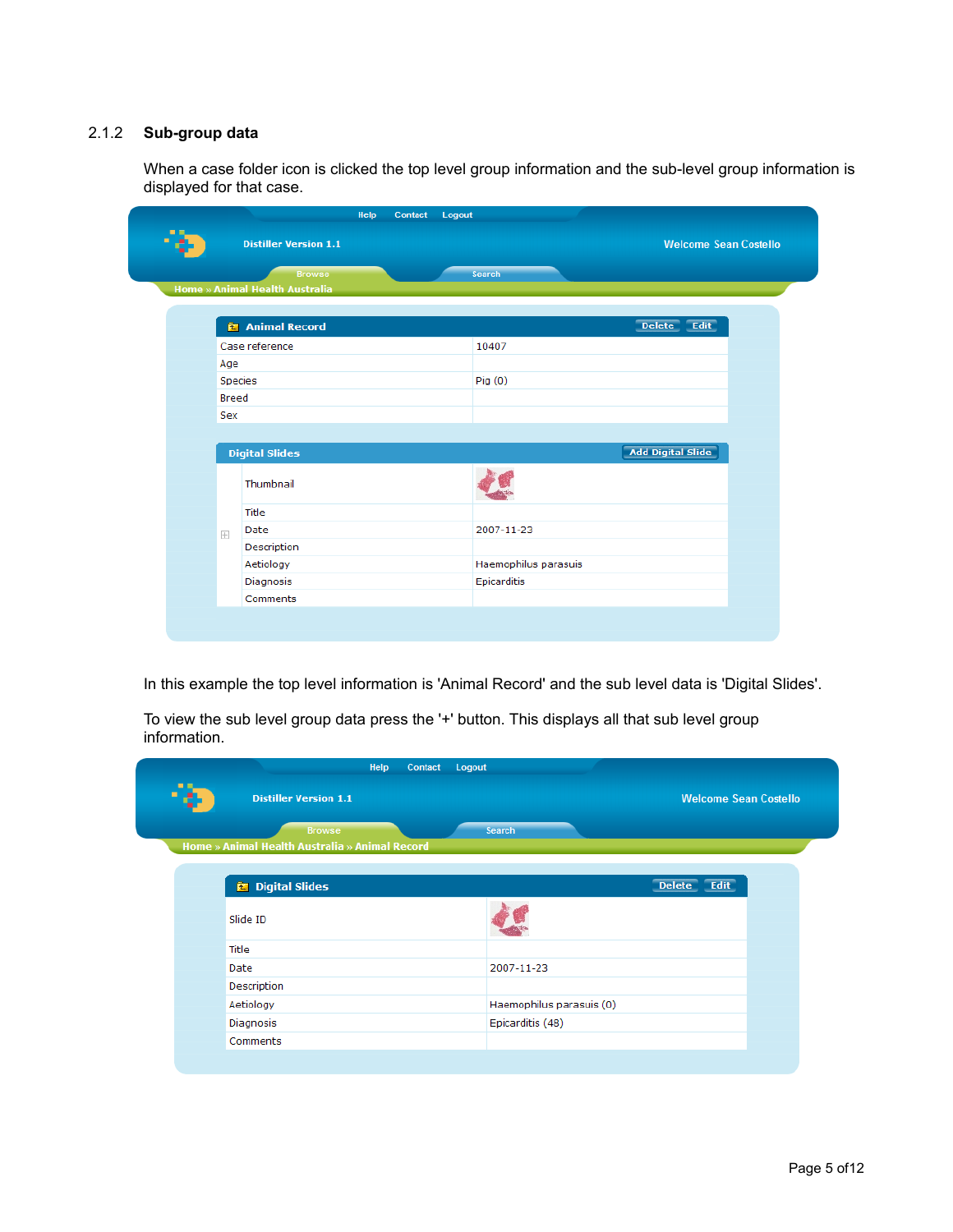

### **3. Viewing a Slide**

### 3.1.1 **Examining a Slide**

The slide can be viewed by clicking on the thumbnail of the slide. This brings you to the slide viewer which allows you to examine and annotate the digital slide.

A number of tools are available to aid your examination of slides:

- Changing magnification
- Lateral scrolling
- Adjusting image quality
- Through-focusing of multi-focal plane slides



You can scroll through the entire slide by clicking and dragging on the image in the main viewer window. Alternatively, the following controls are available to assist in your examination of the digital slide:

 The NAVIGATION CONTROLS allow a user to scroll laterally in the digital slide. The four arrow icons scroll the slide in the X and Y directions. The central button returns the user to a low power overview image.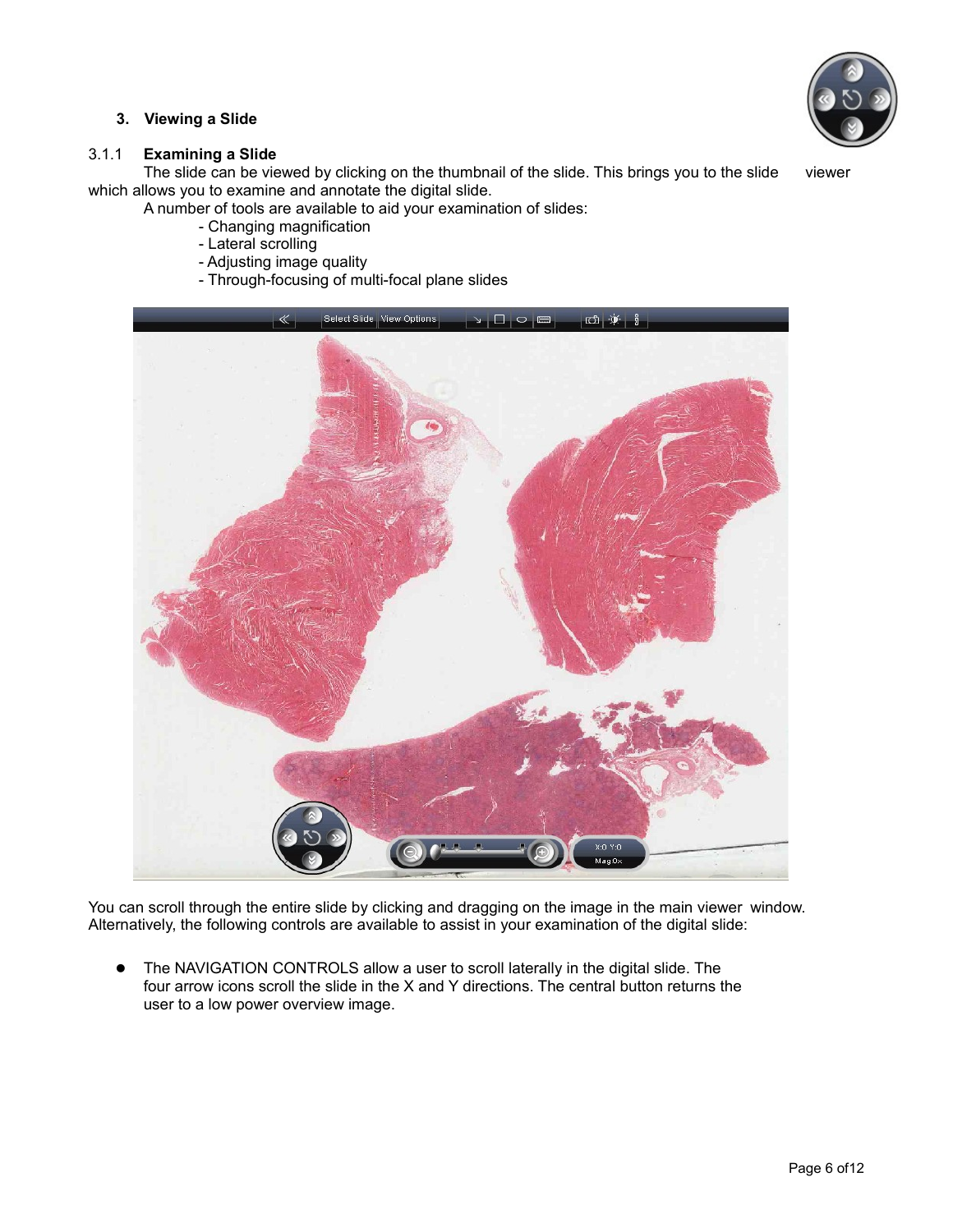Page 7 of12

- The SLIDE OVERVIEW can also be used to navigate the slide. Users click on a particular region of interest within the overview, and they will be directed to that region in the main viewer. The green box at the centre of the red cross-hair indicates the current field of view.
- The MAGNIFICATION CONTROLS allow users to zoom in and out of the digital slide.



- Click on the BACK ARROW to return to the FOLDER CONTENTS page
- Click the SELECT SLIDE button to switch between slides in the current folder.

#### **Advanced Options:**

 Click the VIEW OPTIONS button to access advanced viewer tools.

The options menu lists all the additional tools available within the viewer. Note, a blue border and tick mean the option is currently displayed within the viewer. You can toggle display status by clicking on the circle icon.

|   | <b>Annotations</b>     | Toggles the display of annotations on the slide |
|---|------------------------|-------------------------------------------------|
|   | <b>Annotation List</b> | Displays a list of annotations on the slide     |
| M | Slide overview         | Toggles display of slide overview window        |
|   | Slide Joystick         | Toggles the slide joystick control              |
|   | Navigation Controls    | Switches navigation controls to "auto-hide"     |

#### 3.1.2 **Measurement Tool**

You can use Digital Slidebox's built in calliper tool to perform measurements on screen. Click the measurement button.

You will notice the hand icon change to a cross-hair. Draw your measurement and Digital Slidebox will return a value for that measurement.







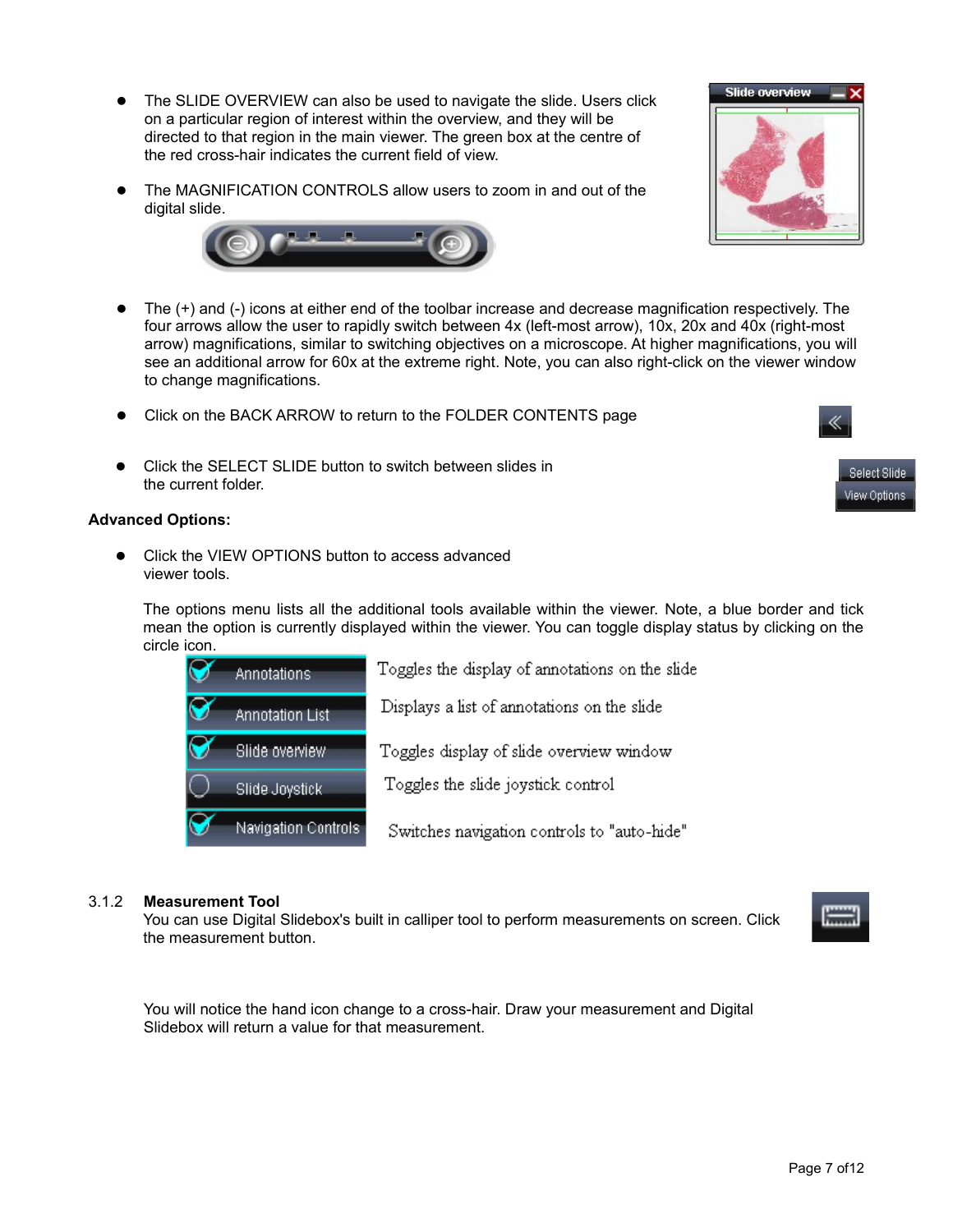|                          |      | <b>Edit Annotation</b> |  |
|--------------------------|------|------------------------|--|
| select colour:           |      |                        |  |
| Measurement:<br>43.79 µm |      |                        |  |
|                          | Save | Cancel                 |  |
|                          |      |                        |  |

You can choose to save your measurement on the slide (temporarily) if you wish. Note that when you mouse back over a measurement, the value will be displayed.

**Note:** The measurement tool scales automatically from micrometers, to millimeters, to centimeters as you draw the marker.

### 3.1.3 **Snapshots**

Use the SNAPSHOT button to capture a still image of the current field of view, and export it as a JPEG.

When you take a snapshot, it opens in a new window. Right click on the image and choose "SAVE AS" or "SAVE IMAGE AS" to store the image to your computer. Note that the snapshot records annotations and measurements that have been marked on the slide, along with associated text descriptions.

### 3.1.4 **Slide Joystick**

The slide Joystick is a simple control designed to allow users to "screen" a digital slide rather than examine field by field.



To use the joystick, click and hold your mouse over the blue button. As you move your mouse, the joystick will indicate which direction you are moving across the digital slide.

#### 3.1.5 **Information Window**

The information window displays any additional details about the current slide, including slide name and tissue stain.

### 3.1.6 **Colour Control**

User's can adjust brightness, contrast and colour settings to optimise the digital slide for their monitor. These tools can be accessed from the COLOUR CONTROL button in the toolbar.

### 3.1.7 **Annotating a Slide**

You can add annotations to a slide. There are three options. You can add an arrow a box or an ellipse. These options are present on the toolbar at the top of the slide. To use one, click on the appropriate icon.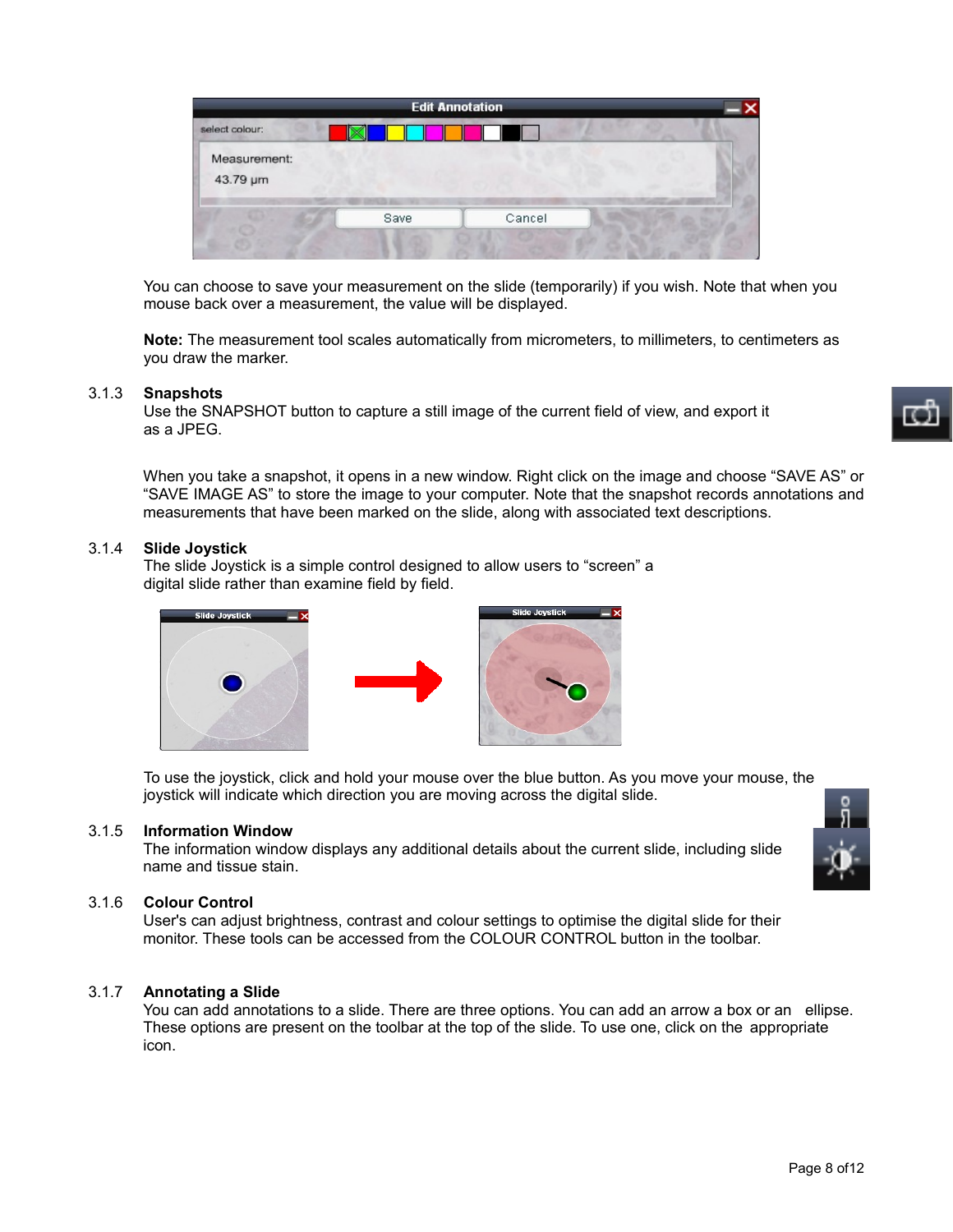

When drawing an arrow draw towards the point which the arrow is indicating. It then allows you to edit the annotation which gives you a choice to give the annotation a title and a description. The image then has an arrow present on it and when the mouse is placed over it the title and description will appear. The annotation can also be found on the annotation list.

|                        | Select Slide   View Options<br>$\ll$<br>$\circ$ |
|------------------------|-------------------------------------------------|
| <b>Edit Annotation</b> | ∣×                                              |
| select colour:<br>⋉    |                                                 |
| * Title                |                                                 |
| Description            |                                                 |
|                        |                                                 |
|                        |                                                 |
| Cancel<br>Save         | 래                                               |
|                        |                                                 |
|                        |                                                 |
|                        |                                                 |
|                        |                                                 |
|                        |                                                 |
|                        |                                                 |
|                        |                                                 |

In the same way a box or an ellipse can be drawn to highlight a particular region. These annotations also allow you to give the annotation a title and description and when completed they can also be found on the annotation list.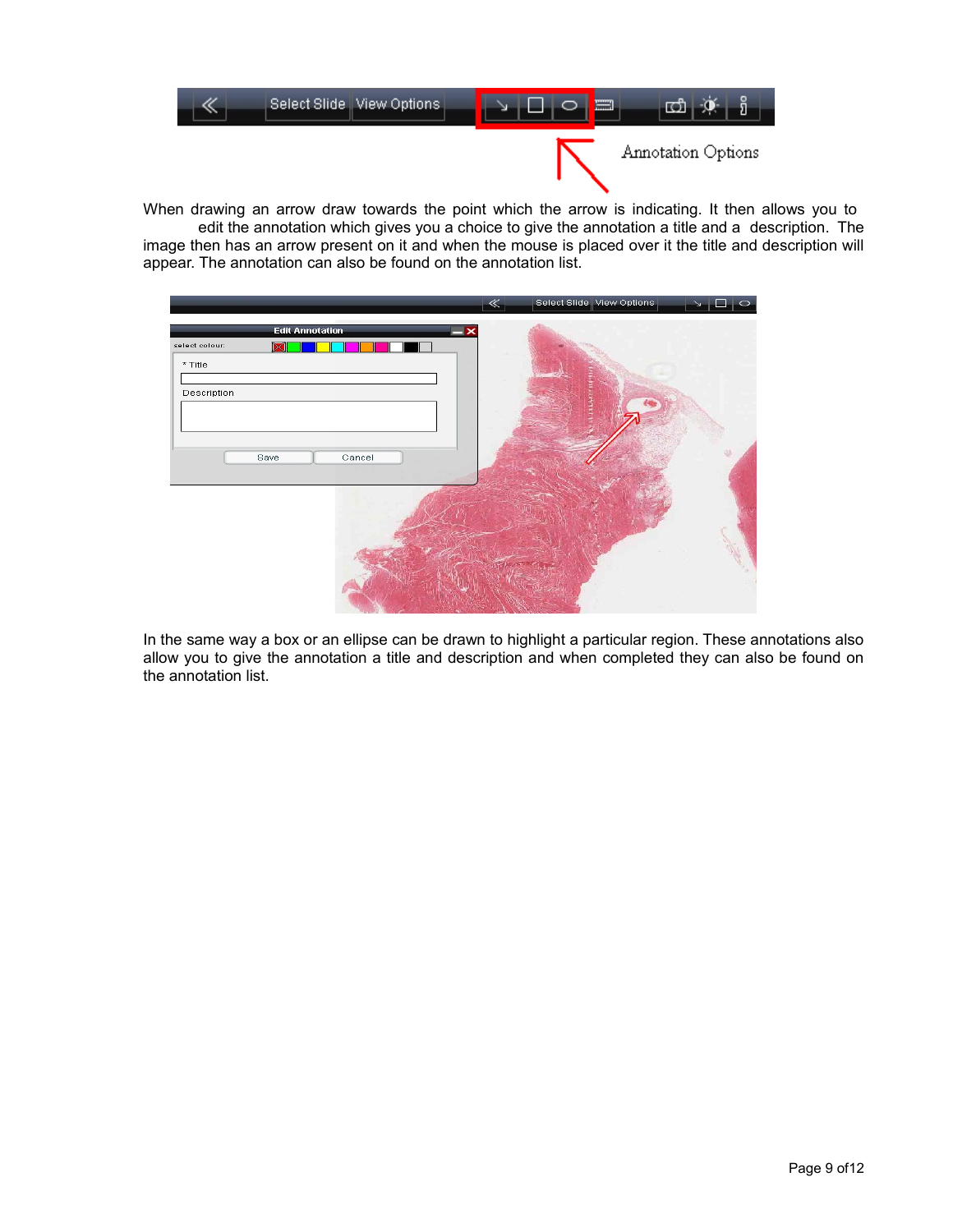### **4. Performing a Search**

You can switch to Search mode by clicking on the 'Search' tab.

#### 4.1.1 **Saved Searches**

Distiller provides the functionality to save search configurations so that the same search can be run repeatedly by the same or a different user. When you click on the search tab you are brought to the 'My Searches' page. This page lists all searches that you have saved, along with any searches that other users have chosen to share.

To run a saved search, click on the hyperlink beside the search. Or alternatively click on the stats icon to go straight to the search statistics associated with the search results.

You can edit the saved search by clicking on the edit button.

The constraints and output fields of a search can be changed by clicking the configure buttons beside the saved search.



### **Apply Search Constraints**

To begin a search you must have to apply search constraints. A list of all data groups is displayed. To apply constraints from any of these groups you need to click on the hyperlink given for that group. Multiple attributes can be selected across all of the data groups. When the search constraints have been selected, you can click the button to select the output fields.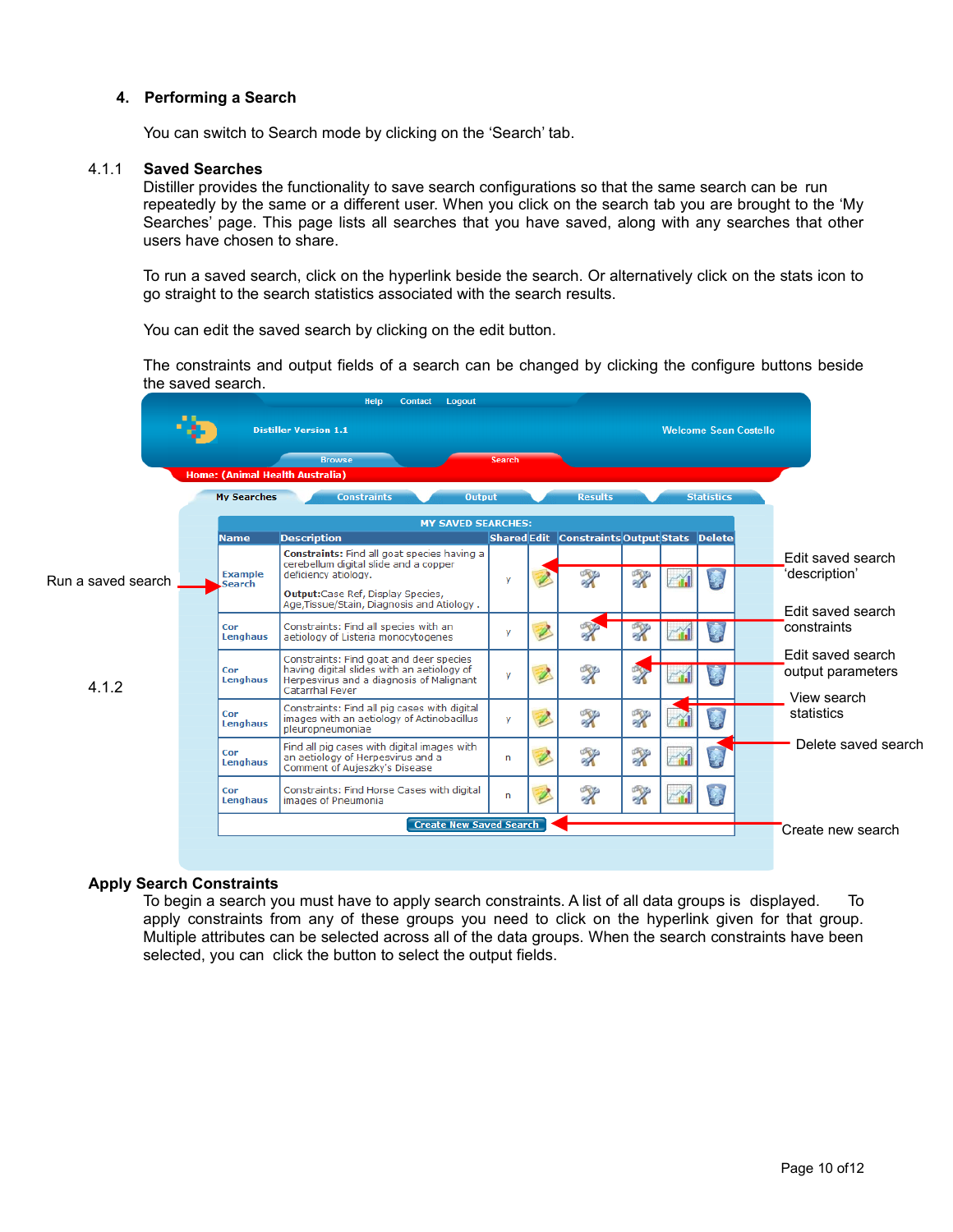| Help<br>Logout<br><b>Contact</b>                                   |                                                                                                                                                                                                    |                              |  |  |  |  |  |  |  |  |
|--------------------------------------------------------------------|----------------------------------------------------------------------------------------------------------------------------------------------------------------------------------------------------|------------------------------|--|--|--|--|--|--|--|--|
| <b>Distiller Version 1.1</b>                                       |                                                                                                                                                                                                    | <b>Welcome Sean Costello</b> |  |  |  |  |  |  |  |  |
| <b>Browse</b><br>Home: (Animal Health Australia)                   | Search                                                                                                                                                                                             |                              |  |  |  |  |  |  |  |  |
| <b>Constraints</b><br><b>My Searches</b>                           | Output<br><b>Results</b>                                                                                                                                                                           | <b>Statistics</b>            |  |  |  |  |  |  |  |  |
| ***Configuring constraints for new saved search: Example Search*** |                                                                                                                                                                                                    |                              |  |  |  |  |  |  |  |  |
| <b>Step 1 of 2: Apply Search Constraints</b>                       |                                                                                                                                                                                                    |                              |  |  |  |  |  |  |  |  |
| <b>Configure specific attribute constraints</b>                    |                                                                                                                                                                                                    |                              |  |  |  |  |  |  |  |  |
|                                                                    | <b>Animal Record</b>                                                                                                                                                                               |                              |  |  |  |  |  |  |  |  |
| <b>Parameters</b>                                                  | <b>Values</b>                                                                                                                                                                                      |                              |  |  |  |  |  |  |  |  |
| <b>Case reference</b> short text                                   | $\Box$ exact match<br><b>LI</b> NULL<br><b>NOT NULL</b>                                                                                                                                            |                              |  |  |  |  |  |  |  |  |
| Age short text                                                     | $\Box$ exact match<br><b>LI</b> NULL<br><b>NOT NULL</b>                                                                                                                                            |                              |  |  |  |  |  |  |  |  |
|                                                                    | $\Box$ Deer (2)<br>$\Box$ Sheep (0)<br>$\vee$ Goat (1)<br>Doq(3)<br>$\Box$ Horse (4)<br>$\Box$ Pig (0)<br>$\Box$ Flying Fox (0)<br>$\Box$ Bat (1)<br>$\Box$ Human (2)<br>Oyster (3)<br>Trout $(4)$ |                              |  |  |  |  |  |  |  |  |

#### 4.1.3 **Select Output Data**

Next, you need to choose the attributes that you would like to be displayed in the search results. This is done in the same way as the constraints by clicking on the hyperlink for the data groups and checking the checkbox for each attribute.

Any existing output that has been selected is listed at the top of the screen. Hit the search button and it will perform the search and bring you to the results page. Alternatively the statistics button will bring you straight to the statistics for that set of results.

| <b>My Searches</b>                                            | <b>Constraints</b><br><b>Output</b> |                                  | <b>Results</b> | <b>Statistics</b> |  |  |  |  |  |  |
|---------------------------------------------------------------|-------------------------------------|----------------------------------|----------------|-------------------|--|--|--|--|--|--|
| ***Configuring output for new saved search: Example Search*** |                                     |                                  |                |                   |  |  |  |  |  |  |
| Step 2 of 2: Select Output Data                               |                                     |                                  |                |                   |  |  |  |  |  |  |
|                                                               |                                     |                                  |                |                   |  |  |  |  |  |  |
| <b>Animal Record</b>                                          |                                     |                                  |                |                   |  |  |  |  |  |  |
|                                                               | <b>Animal Record</b>                | П                                |                |                   |  |  |  |  |  |  |
|                                                               | $\triangledown$ Case reference      |                                  |                |                   |  |  |  |  |  |  |
|                                                               | $\Box$ Age                          |                                  |                |                   |  |  |  |  |  |  |
|                                                               | $\n  Species\n$                     |                                  |                |                   |  |  |  |  |  |  |
|                                                               | $\triangleright$ Breed              |                                  |                |                   |  |  |  |  |  |  |
|                                                               | $\square$ Sex                       |                                  |                |                   |  |  |  |  |  |  |
|                                                               |                                     |                                  |                |                   |  |  |  |  |  |  |
|                                                               | <b>Digital Slides</b>               |                                  |                |                   |  |  |  |  |  |  |
|                                                               | <b>Digital Slides</b>               | □                                |                |                   |  |  |  |  |  |  |
|                                                               | $\Box$ Slide ID                     |                                  |                |                   |  |  |  |  |  |  |
|                                                               | $\Box$ Title                        |                                  |                |                   |  |  |  |  |  |  |
|                                                               | $\Box$ Date                         |                                  |                |                   |  |  |  |  |  |  |
|                                                               | $\Box$ Description                  |                                  |                |                   |  |  |  |  |  |  |
|                                                               | $\triangleright$ Aetiology          |                                  |                |                   |  |  |  |  |  |  |
|                                                               | $\n  Di agnosis\n$                  |                                  |                |                   |  |  |  |  |  |  |
|                                                               | $\Box$ Comments                     |                                  |                |                   |  |  |  |  |  |  |
|                                                               | Select All                          | Deselect All Save and run Search |                |                   |  |  |  |  |  |  |
|                                                               |                                     |                                  |                |                   |  |  |  |  |  |  |